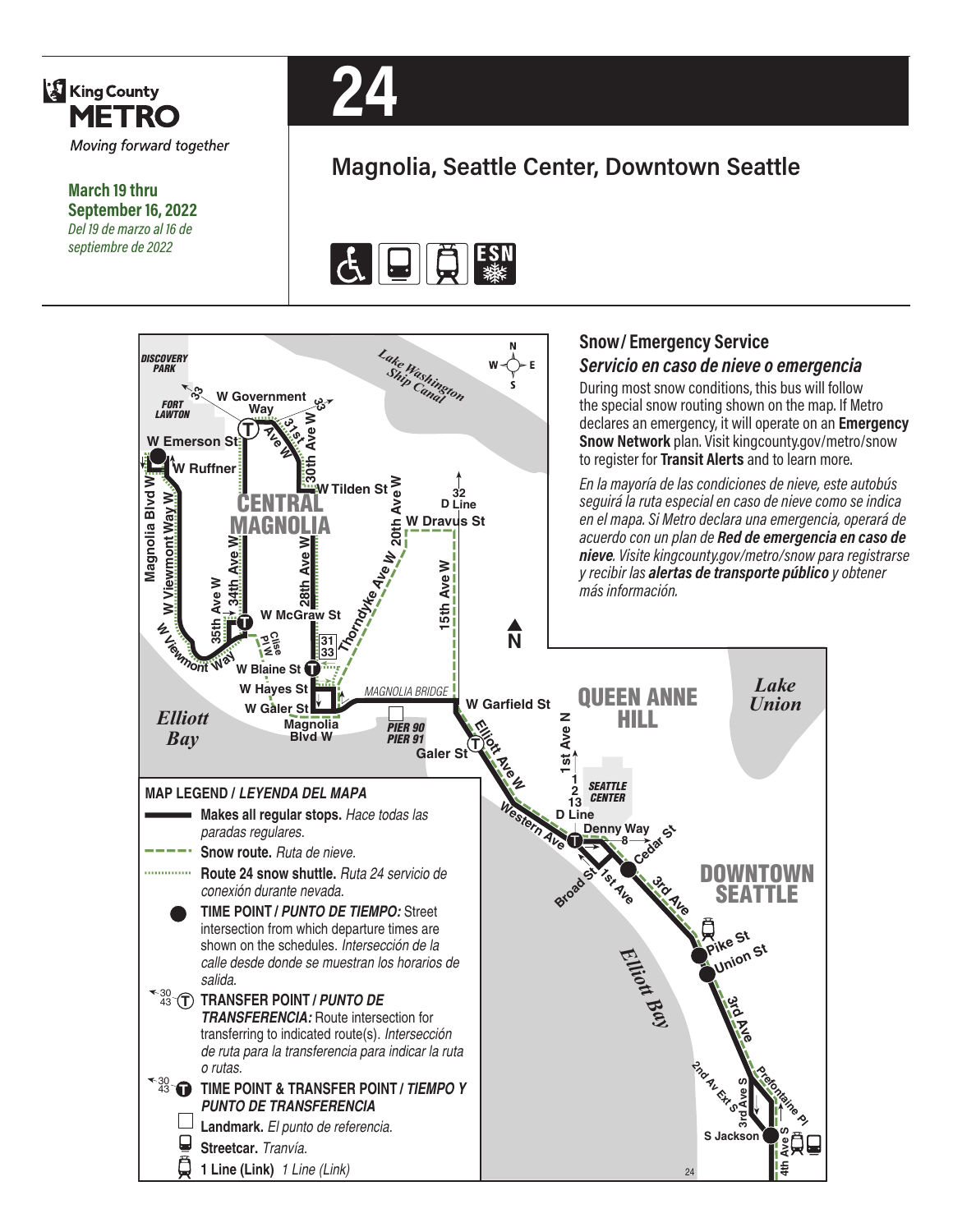### Route 24 Monday thru Friday to Downtown Seattle

*Servicio de lunes a viernes al centro de Seattle*

| <b>North</b><br><b>Magnolia</b>                       | <b>South Magnolia</b>                        |                                              | <b>Downtown Seattle</b>                                     |                                                                      |                                                   |  |
|-------------------------------------------------------|----------------------------------------------|----------------------------------------------|-------------------------------------------------------------|----------------------------------------------------------------------|---------------------------------------------------|--|
| <b>W</b> Emerson<br>St &<br>Magnolia<br><b>Blvd W</b> | 35th Ave W<br>&<br>W McGraw<br>St            | 28th Ave W<br>&<br>W Blaine St               | 3rd Ave<br>&<br>Cedar St                                    | 3rd Ave<br>&<br>Pike St                                              | To Route                                          |  |
| Stop #20530                                           | Stop #20650                                  | Stop #20700                                  | Stop #2220                                                  | Stop #433                                                            |                                                   |  |
| 5:16<br>5:46<br>6:01<br>6:27<br>6:41<br>7:06          | 5:21<br>5:51<br>6:06<br>6:32<br>6:47<br>7:12 | 5:35<br>6:05<br>6:20<br>6:48<br>7:03<br>7:28 | 5:45<br>6:15<br>6:30<br>7:00<br>7:15<br>7:40 <sup>‡</sup>   | 5:50<br>6:20<br>6:35<br>7:06<br>7:21<br>$7:46b\ddagger$              | 124<br>124<br>124<br>124<br>124                   |  |
| 7:24<br>7:39<br>7:54<br>8:09<br>8:40<br>9:13          | 7:30<br>7:45<br>8:00<br>8:15<br>8:46<br>9:18 | 7:46<br>8:01<br>8:16<br>8:31<br>9:02<br>9:33 | 7:58‡<br>8:13#<br>8:28 <sup>‡</sup><br>8:43<br>9:14<br>9:44 | $8:04b\ddagger$<br>$8:19b\ddagger$<br>8:34b#<br>8:49<br>9:20<br>9:50 | <b>RB</b><br><b>RB</b><br>RB<br>124<br>124<br>124 |  |
| 9:43<br>10:14<br>10:44<br>11:14                       | 9:48<br>10:19<br>10:49<br>11:19              | 10:03<br>10:32<br>11:02<br>11:32             | 10:14<br>10:43<br>11:13<br>11:43                            | 10:20<br>10:49<br>11:20<br>11:50                                     | 124<br>124<br>124<br>124                          |  |
| 11:44<br>12:14<br>12:44<br>1:14<br>1:44               | 11:49<br>12:19<br>12:49<br>1:19<br>1:49      | 12:02<br>12:32<br>1:02<br>1:32<br>2:02       | 12:13<br>12:43<br>1:13<br>1:43<br>2:13                      | 12:20<br>12:50<br>1:20<br>1:50<br>2:20                               | 124<br>124<br>124<br>124<br>124                   |  |
| 2:12<br>2:43<br>3:12<br>3:39<br>4:11<br>4:41          | 2:17<br>2:48<br>3:17<br>3:44<br>4:17<br>4:47 | 2:30<br>3:01<br>3:30<br>3:58<br>4:31<br>5:01 | 2:43<br>3:14<br>3:43<br>4:13<br>4:46<br>5:16                | 2:50<br>3:21<br>3:50<br>4:20<br>4:53<br>5:23                         | 124<br>124<br>124<br>124<br>124<br>124            |  |
| 5:10<br>5:42<br>6:06<br>6:40                          | 5:16<br>5:48<br>6:11<br>6:45                 | 5:30<br>6:02<br>6:25<br>6:58                 | 5:45<br>6:15<br>6:38<br>7:08                                | 5:52<br>6:22<br>6:45<br>7:14                                         | 124<br>124<br>124<br>124                          |  |
| 7:41<br>8:43                                          | 7:46<br>8:48<br>9:49c<br>10:50c<br>11:50c    | 7:59<br>9:00<br>10:00<br>11:00<br>12:00      | 8:08<br>9:09<br>10:09<br>11:09<br>12:09                     | 8:14<br>9:15<br>10:14<br>11:14<br>12:14                              | 124<br>124<br>124<br>124<br>124                   |  |
| <b>Bold PM time</b>                                   |                                              |                                              |                                                             |                                                                      |                                                   |  |

**Bold PM** time

**b** Trip ends southbound 3rd Ave S & S Main St several minutes later.

c Serves northbound 34th Ave W & W McGraw St at this time.

Estimated time.

**RB** Returns to Ryerson Base Garage.

## Route 24 Monday thru Friday to Magnolia

*Servicio de lunes a viernes a Magnolia*

| <b>Downtown Seattle</b>  |                      | Lower<br>Queen<br>Anne | <b>South Magnolia</b> |                      | <b>North</b><br><b>Magnolia</b> |
|--------------------------|----------------------|------------------------|-----------------------|----------------------|---------------------------------|
| 4th Ave S                | 3rd Ave              | Denny Way              | 28th Ave W            | 34th Ave W           | W Emerson                       |
| Island &                 | &                    | & Queen                | &                     | &                    | St &                            |
| S Jackson St             | <b>Union St</b>      | Anne Ave N             | W Blaine St           | W McGraw<br>St       | Magnolia<br><b>Blvd W</b>       |
| Stop #619                | Stop #570            | Stop #19440            | Stop #20890           | Stop #24250          | Stop #20530                     |
| 5:29                     | 5:34                 | 5:41                   | 5:49                  | 6:01                 | 6:06                            |
| 5:57                     | 6:04                 | 6:12                   | 6:22                  | 6:35                 | 6:40                            |
| 6:24                     | 6:33                 | 6:41                   | 6:51                  | 7:05                 | 7:10                            |
| $6:55$<br>$7:25$<br>7:56 | 7:04<br>7:34<br>8:05 | 7:12<br>7:42<br>8:13   | 7:22<br>7:52<br>8:22  | 7:37<br>8:08<br>8:38 | 7:42<br>8:13<br>8:43            |
| 8:26                     | 8:34                 | 8:42                   | 8:51                  | 9:07                 | 9:12                            |
| 8:56                     | 9:04                 | 9:12                   | 9:21                  | 9:37                 | 9:42                            |
| 9:27                     | 9:35                 | 9:43                   | 9:52                  | 10:08                | 10:13                           |
| 9:57                     | 10:05                | 10:13                  | 10:21                 | 10:37                | 10:42                           |
| 10:28                    | 10:36                | 10:44                  | 10:52                 | 11:08                | 11:13                           |
| 10:57                    | 11:05                | 11:13                  | 11:21                 | 11:37                | 11:42                           |
| 11:29                    | 11:37                | 11:45                  | 11:53                 | 12:09                | 12:14                           |
| 11:59                    | 12:07                | 12:15                  | 12:23                 | 12:39                | 12:44                           |
| 12:29                    | 12:37                | 12:45                  | 12:54                 | 1:10                 | 1:16                            |
| 12:59                    | 1:07                 | 1:16                   | 1:25                  | 1:42                 | 1:48                            |
| 1:29                     | 1:37                 | 1:46                   | 1:55                  | 2:12                 | 2:18                            |
| 1:58                     | 2:06                 | 2:15                   | 2:24                  | 2:42                 | 2:48                            |
| 2:28                     | 2:37                 | 2:46                   | 2:55                  | 3:13                 | 3:19                            |
| 2:58                     | 3:07                 | 3:16                   | 3:25                  | 3:43                 | 3:49                            |
| 3:27                     | 3:36                 | 3:45                   | 3:54                  | 4:12                 | 4:18                            |
| 3:45                     | 3:54                 | 4:03                   | 4:12                  | 4:30                 | 4:36                            |
| 4:13                     | 4:22                 | 4:31                   | 4:40                  | 4:58                 | 5:04                            |
| 4:27                     | 4:36                 | 4:45                   | 4:54                  | 5:12                 | 5:18                            |
| 4:36                     | 4:45                 | 4:54                   | 5:03                  | 5:21                 | 5:27                            |
| 4:51                     | 5:00                 | 5:09                   | 5:18                  | 5:36                 | 5:42                            |
| 5:04                     | 5:13                 | 5:22                   | 5:31                  | 5:49                 | 5:55                            |
| 5:32                     | 5:41                 | 5:50                   | 5:59                  | 6:17                 | 6:23                            |
| 6:02                     | 6:09                 | 6:17                   | 6:26                  | 6:44                 | 6:50                            |
| 6:17                     | 6:24                 | 6:32                   | 6:41                  | 6:59                 | 7:05                            |
| 6:46<br>7:44<br>8:45     | 6:53<br>7:51<br>8:51 | 7:01<br>7:59<br>8:59   | 7:10<br>8:07<br>9:07  | 7:28<br>8:23<br>9:21 | 7:34<br>8:29                    |
| 9:45                     | 9:51                 | 9:59                   | 10:07                 | 10:21                |                                 |
| 10:46                    | 10:51                | 10:58                  | 11:06                 | 11:19                |                                 |
| 11:46                    | 11:51                | 11:58                  | 12:06                 | 12:19                |                                 |
| <b>Bold PM time</b>      |                      |                        |                       |                      |                                 |

# **Holiday Information**

#### *Información sobre días festivos*

This route will operate its Sunday schedule on the following holidays. *Esta ruta operará según su horario de domingo en los siguientes días festivos.*

| <b>Memorial Day</b>     | May 30          |
|-------------------------|-----------------|
| Día de los Caídos       | 30 de mayo      |
| Independence Day        | July 4          |
| Día de la independencia | 4 de julio      |
| Labor Day               | September 5     |
| Día del Trabajo         | 5 de septiembre |

 $\overline{\phantom{a}}$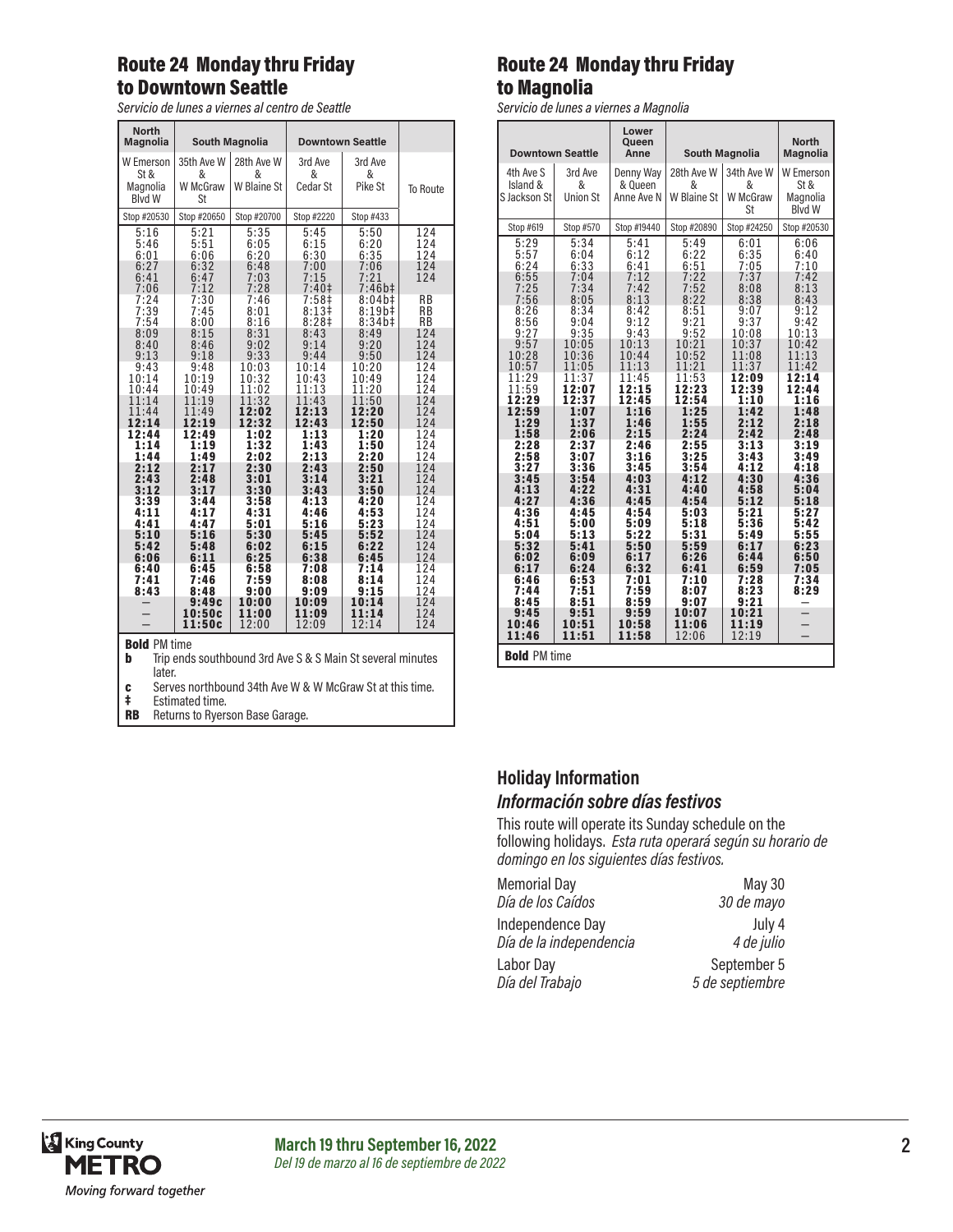## Route 24 Saturday to Downtown Seattle

*Servicio de al sábado al centro de Seattle*

| <b>North</b><br><b>Magnolia</b>                                                                                                            | <b>South Magnolia</b>                                                                                                                      |                                                                                                                                            | <b>Downtown Seattle</b>                                                                                                                    |                                                                                                                                            |                                                                                                                     |
|--------------------------------------------------------------------------------------------------------------------------------------------|--------------------------------------------------------------------------------------------------------------------------------------------|--------------------------------------------------------------------------------------------------------------------------------------------|--------------------------------------------------------------------------------------------------------------------------------------------|--------------------------------------------------------------------------------------------------------------------------------------------|---------------------------------------------------------------------------------------------------------------------|
| W Emerson<br>St &<br>Magnolia<br><b>Blvd W</b>                                                                                             | 35th Ave W<br>&<br>W McGraw<br>St                                                                                                          | 28th Ave W<br>&<br>W Blaine St                                                                                                             | 3rd Ave<br>&<br>Cedar St                                                                                                                   | 3rd Ave<br>&<br>Pike St                                                                                                                    | To Route                                                                                                            |
| Stop #20530                                                                                                                                | Stop #20650                                                                                                                                | Stop #20700                                                                                                                                | Stop #2220                                                                                                                                 | Stop #433                                                                                                                                  |                                                                                                                     |
| 5:54<br>6:24<br>6:57                                                                                                                       | 5:58<br>6:28<br>7:02                                                                                                                       | 6:09<br>6:39<br>7:14                                                                                                                       | 6:20<br>6:50<br>7:25                                                                                                                       | 6:25<br>6:55<br>7:30                                                                                                                       | 124<br>124<br>124                                                                                                   |
| 7:27<br>7:57<br>8:27<br>8:57<br>9:27<br>9:57<br>10:25<br>10:55<br>11:25<br>11:55<br>12:25<br>12:55<br>1:25<br>1:55<br>2:25<br>2:55<br>3:25 | 7:32<br>8:02<br>8:32<br>9:02<br>9:32<br>10:02<br>10:30<br>11:00<br>11:30<br>12:00<br>12:30<br>1:00<br>1:30<br>2:00<br>2:30<br>3:00<br>3:30 | 7:44<br>8:14<br>8:44<br>9:14<br>9:44<br>10:14<br>10:44<br>11:14<br>11:44<br>12:14<br>12:44<br>1:14<br>1:44<br>2:14<br>2:44<br>3:14<br>3:44 | 7:55<br>8:25<br>8:55<br>9:25<br>9:55<br>10:25<br>10:55<br>11:25<br>11:55<br>12:25<br>12:55<br>1:25<br>1:55<br>2:25<br>2:55<br>3:25<br>3:55 | 8:00<br>8:30<br>9:00<br>9:30<br>10:00<br>10:31<br>11:01<br>11:31<br>12:01<br>12:31<br>1:01<br>1:31<br>2:00<br>2:30<br>3:00<br>3:30<br>4:00 | 124<br>124<br>124<br>124<br>124<br>124<br>124<br>124<br>124<br>124<br>124<br>124<br>124<br>124<br>124<br>124<br>124 |
| 3:56<br>4:26<br>4:56<br>5:26<br>5:56<br>6:26<br>6:59<br>7:51<br>8:50<br>-                                                                  | 4:01<br>4:31<br>5:01<br>5:31<br>6:01<br>6:31<br>7:04<br>7:56<br>8:55<br>9:56b<br>10:57b<br>11:55b                                          | 4:14<br>4:44<br>5:14<br>5:44<br>6:14<br>6:44<br>7:17<br>8:09<br>9:07<br>10:07<br>11:08<br>12:06                                            | 4:25<br>4:55<br>5:25<br>5:55<br>6:25<br>6:55<br>7:28<br>8:20<br>9:17<br>10:17<br>11:17<br>12:15                                            | 4:30<br>5:00<br>5:30<br>6:00<br>6:30<br>7:00<br>7:33<br>8:25<br>9:22<br>10:22<br>11:22<br>12:20                                            | 124<br>124<br>124<br>124<br>124<br>124<br>124<br>124<br>124<br>124<br>124<br>124                                    |
| <b>Bold PM time</b><br>b<br>Serves northbound 34th Ave W & W McGraw St at this time.                                                       |                                                                                                                                            |                                                                                                                                            |                                                                                                                                            |                                                                                                                                            |                                                                                                                     |

## Route 24 Saturday to Magnolia

*Servicio de al sábado a Magnolia*

| <b>Downtown Seattle</b>                                                                                                                 |                                                                                                                                         | Lower<br>Queen<br>Anne                                                                                                                  | <b>South Magnolia</b>                                                                                                                   |                                                                                                                                                        | <b>North</b><br><b>Magnolia</b>                                                                                                  |
|-----------------------------------------------------------------------------------------------------------------------------------------|-----------------------------------------------------------------------------------------------------------------------------------------|-----------------------------------------------------------------------------------------------------------------------------------------|-----------------------------------------------------------------------------------------------------------------------------------------|--------------------------------------------------------------------------------------------------------------------------------------------------------|----------------------------------------------------------------------------------------------------------------------------------|
| 4th Ave S<br>Island &<br>S Jackson St                                                                                                   | 3rd Ave<br>&<br><b>Union St</b>                                                                                                         | Denny Way<br>& Queen<br>Anne Ave N                                                                                                      | 28th Ave W<br>&<br>W Blaine St                                                                                                          | 34th Ave W<br>&<br>W McGraw<br>St                                                                                                                      | W Emerson<br>St &<br>Magnolia<br><b>Blvd W</b>                                                                                   |
| Stop #619                                                                                                                               | Stop #570                                                                                                                               | Stop #19440                                                                                                                             | Stop #20890                                                                                                                             | Stop #24250                                                                                                                                            | Stop #20530                                                                                                                      |
| 5:52<br>6:23<br>6:53<br>7:23<br>7:55<br>8:25<br>8:53<br>9:23<br>9:53<br>10:23<br>10:54<br>11:23<br>11:53                                | 5:58<br>6:29<br>6:59<br>7:29<br>8:01<br>8:31<br>8:59<br>9:29<br>9:59<br>10:29<br>11:00<br>11:29<br>11:59                                | 6:04<br>6:35<br>7:06<br>7:36<br>8:09<br>8:39<br>9:07<br>9:37<br>10:08<br>10:38<br>11:09<br>11:38<br>12:08                               | 6:11<br>6:42<br>7:13<br>7:43<br>8:16<br>8:46<br>9:14<br>9:44<br>10:15<br>10:45<br>11:16<br>11:45<br>12:15                               | 6:24<br>6:55<br>7:26<br>7:56<br>8:29<br>8:59<br>9:27<br>9:57<br>10:28<br>10:58<br>11:29<br>11:58<br>12:28                                              | 6:30<br>7:01<br>7:32<br>8:02<br>8:35<br>9:05<br>9:33<br>10:03<br>10:34<br>11:04<br>11:35<br>12:04<br>12:34                       |
| 12:23<br>12:53                                                                                                                          | 12:29<br>12:59                                                                                                                          | 12:38<br>1:09                                                                                                                           | 12:45<br>1:17                                                                                                                           | 12:59<br>1:31                                                                                                                                          | 1:05<br>1:37                                                                                                                     |
| 1:23<br>1:53<br>2:23<br>2:53<br>3:23<br>3:53<br>4:23<br>4:53<br>5:23<br>5:53<br>6:23<br>6:55<br>7:56<br>8:56<br>10:01<br>10:52<br>11:52 | 1:29<br>1:59<br>2:29<br>2:59<br>3:29<br>3:59<br>4:29<br>4:59<br>5:29<br>5:58<br>6:28<br>7:00<br>8:01<br>9:01<br>10:06<br>10:57<br>11:57 | 1:39<br>2:09<br>2:39<br>3:09<br>3:37<br>4:07<br>4:37<br>5:07<br>5:37<br>6:06<br>6:36<br>7:08<br>8:09<br>9:09<br>10:14<br>11:05<br>12:05 | 1:47<br>2:17<br>2:47<br>3:17<br>3:45<br>4:15<br>4:45<br>5:15<br>5:45<br>6:13<br>6:43<br>7:15<br>8:16<br>9:16<br>10:21<br>11:12<br>12:12 | 2:01<br>2:31<br>3:01<br>3:31<br>3:59<br>4:29<br>4:59<br>5:29<br>5:59<br>6:26<br>6:56<br>7:28<br>8:29<br>9:30 <sub>b</sub><br>10:35b<br>11:26b<br>12:24 | 2:07<br>2:37<br>3:07<br>3:37<br>4:05<br>4:35<br>5:05<br>5:35<br>6:05<br>6:32<br>7:02<br>7:34<br>8:35<br>$\overline{\phantom{0}}$ |
| <b>Bold PM time</b><br>b<br>Serves 35th Ave W & W McGraw St at this time.                                                               |                                                                                                                                         |                                                                                                                                         |                                                                                                                                         |                                                                                                                                                        |                                                                                                                                  |